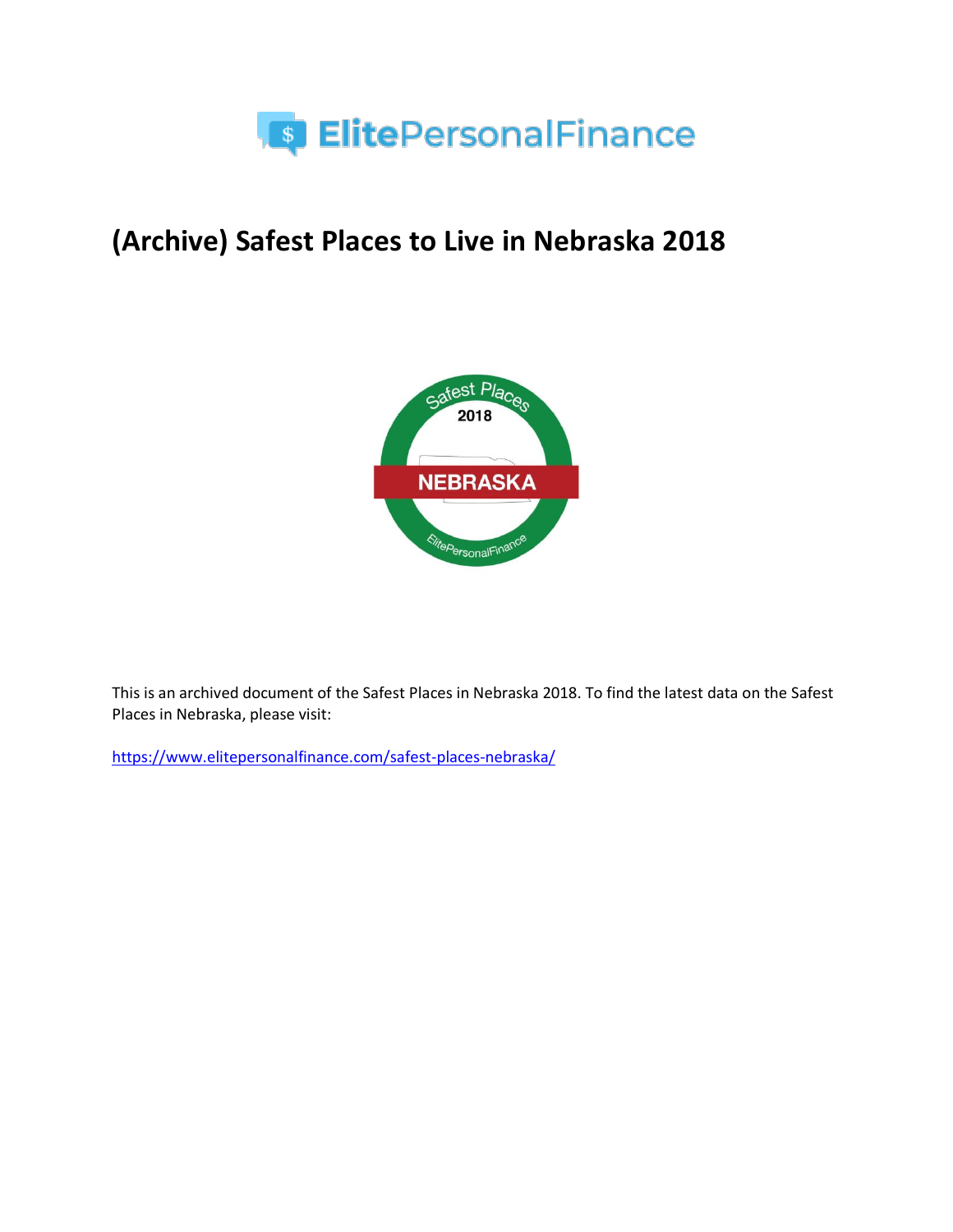### **10 Safest Places in Nebraska 2018**

|                | Rank City        |        | Population Total Number of Crimes Crime Score |      |
|----------------|------------------|--------|-----------------------------------------------|------|
|                | York             | 7,876  | 0                                             | 0.00 |
| 2              | Madison          | 2,358  | 1                                             | 0.42 |
| 3              | Milford          | 2,115  | 1                                             | 0.47 |
| $\overline{4}$ | Bennington 1,518 |        | 1                                             | 0.66 |
| 5              | Valley           | 2,225  | $\overline{2}$                                | 0.90 |
| 6              | <b>McCook</b>    | 7,498  | 8                                             | 1.07 |
| 7              | <b>O'Neill</b>   | 3,618  | 5                                             | 1.38 |
| 8              | <b>Bellevue</b>  | 53,819 | 78                                            | 1.45 |
| 9              | <b>Norfolk</b>   | 24,364 | 36                                            | 1.48 |
| 10             | Superior         | 1,839  | 3                                             | 1.63 |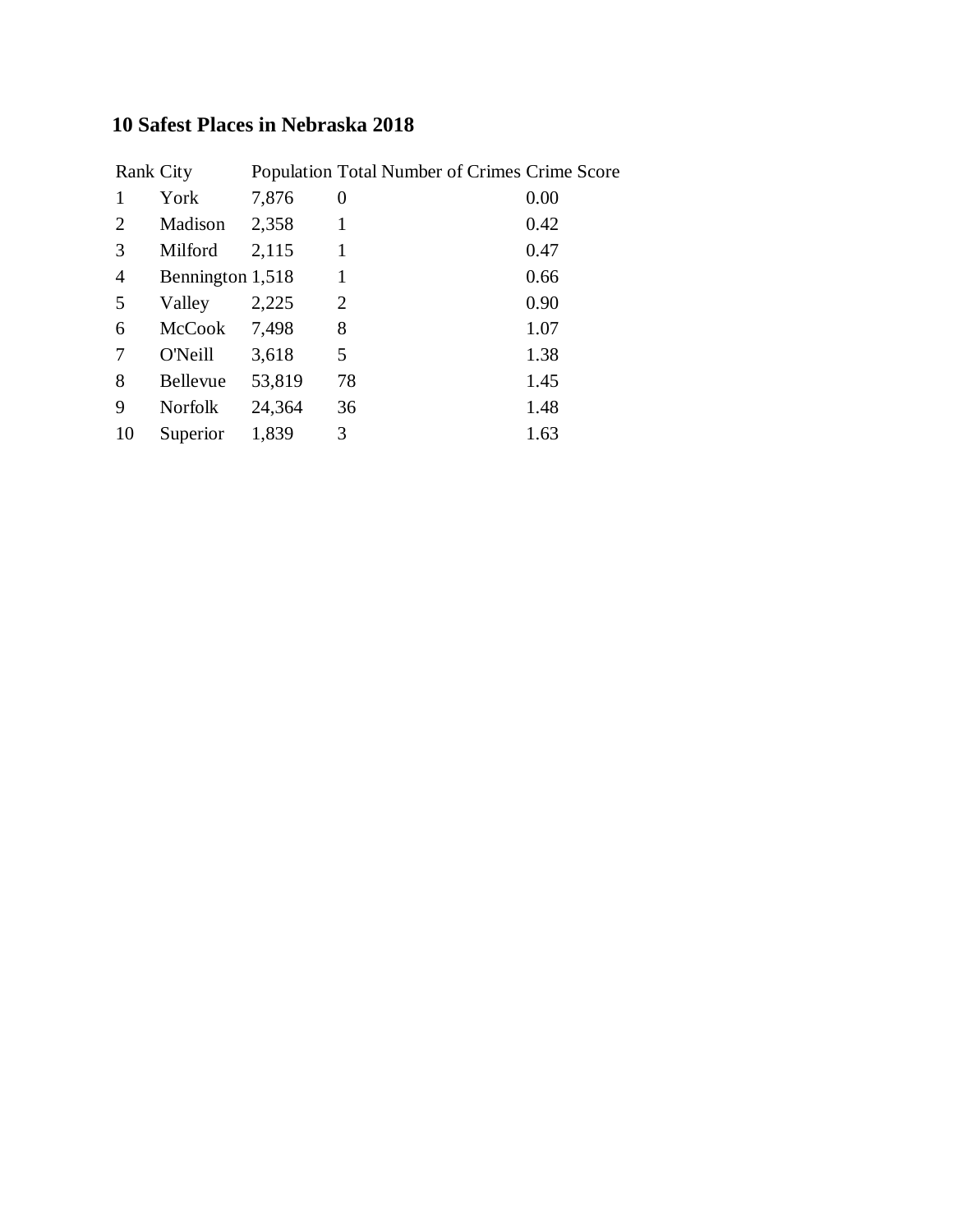## **Under 3,000 Residents**

|                | Rank City        |       | Population Total Number of Crimes Crime Score |      |
|----------------|------------------|-------|-----------------------------------------------|------|
|                | Madison          | 2,358 |                                               | 0.42 |
| 2              | Milford          | 2,115 |                                               | 0.47 |
| 3              | Bennington 1,518 |       | 1                                             | 0.66 |
| $\overline{4}$ | Valley           | 2,225 | 2                                             | 0.90 |
| 5              | Scribner         | 841   |                                               | 1.19 |
| 6              | Superior         | 1,839 | 3                                             | 1.63 |
| 7              | Neligh           | 1,512 | 3                                             | 1.98 |
| 8              | Emerson          | 798   | $\overline{2}$                                | 2.51 |
| 9              | Plainview        | 1,197 |                                               | 5.85 |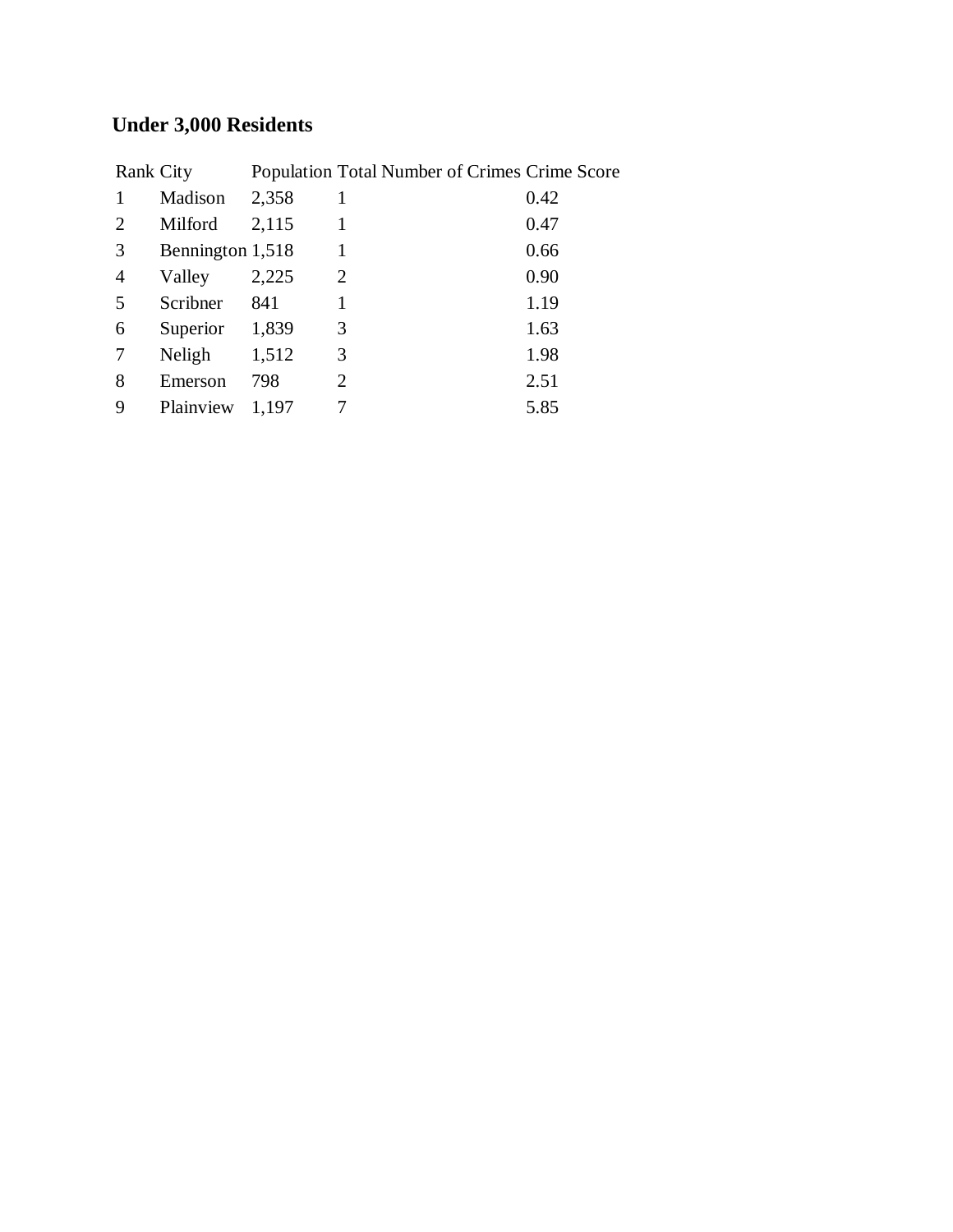## **3,000 – 10,000 Residents**

|  |                                                                                                 | 0.00                                                    |
|--|-------------------------------------------------------------------------------------------------|---------------------------------------------------------|
|  |                                                                                                 | 1.07                                                    |
|  | 5                                                                                               | 1.38                                                    |
|  |                                                                                                 | 1.85                                                    |
|  | 14                                                                                              | 3.80                                                    |
|  | 46                                                                                              | 6.51                                                    |
|  | York 7,876<br>McCook 7,498<br>O'Neill 3,618<br>Cozad $3,775$<br>Fairbury 3,680<br>Crete $7,071$ | Rank City Population Total Number of Crimes Crime Score |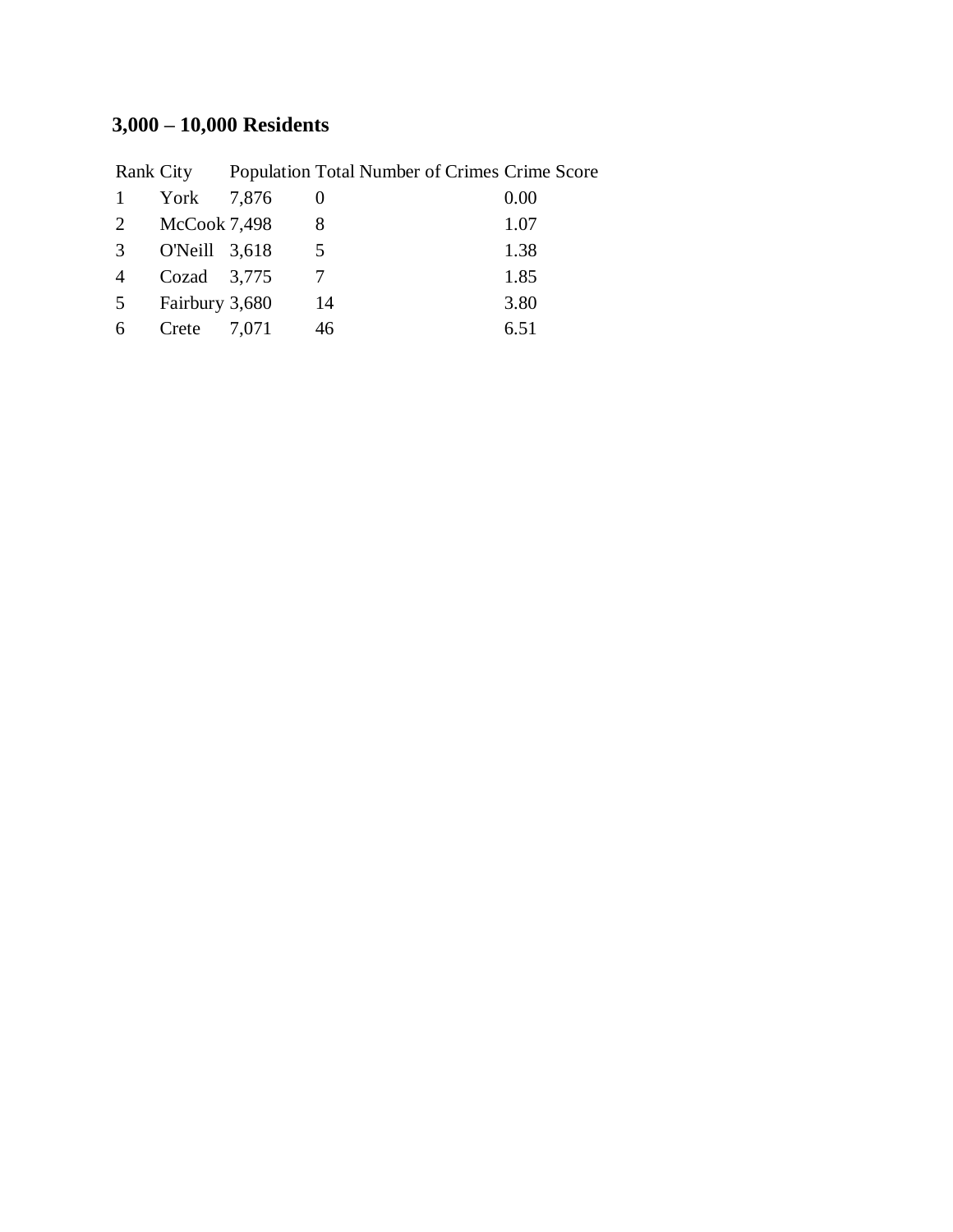## **10,000 – 30,000 Residents**

Rank City Population Total Number of Crimes Crime Score 1 Norfolk 24,364 36 1.48